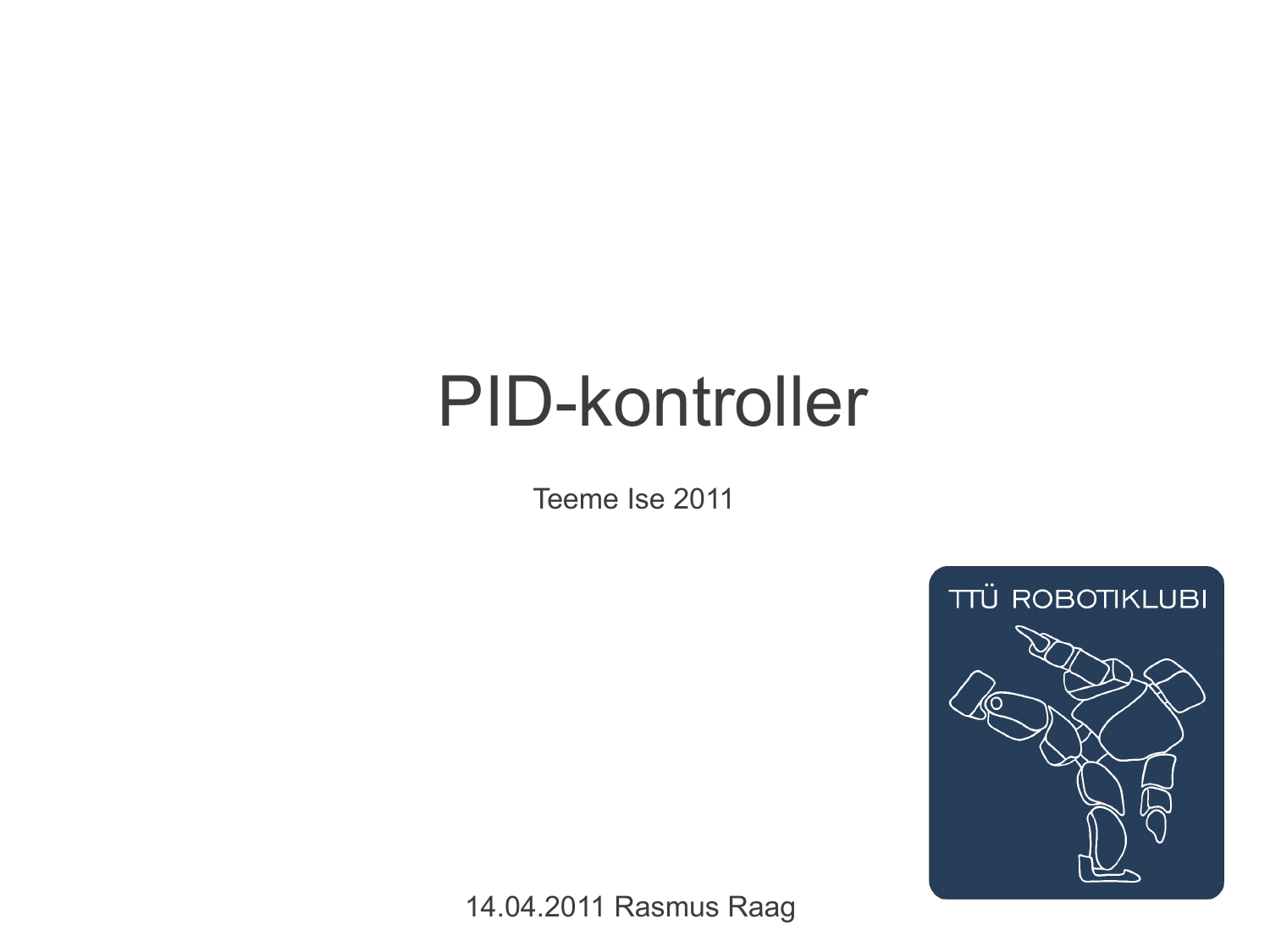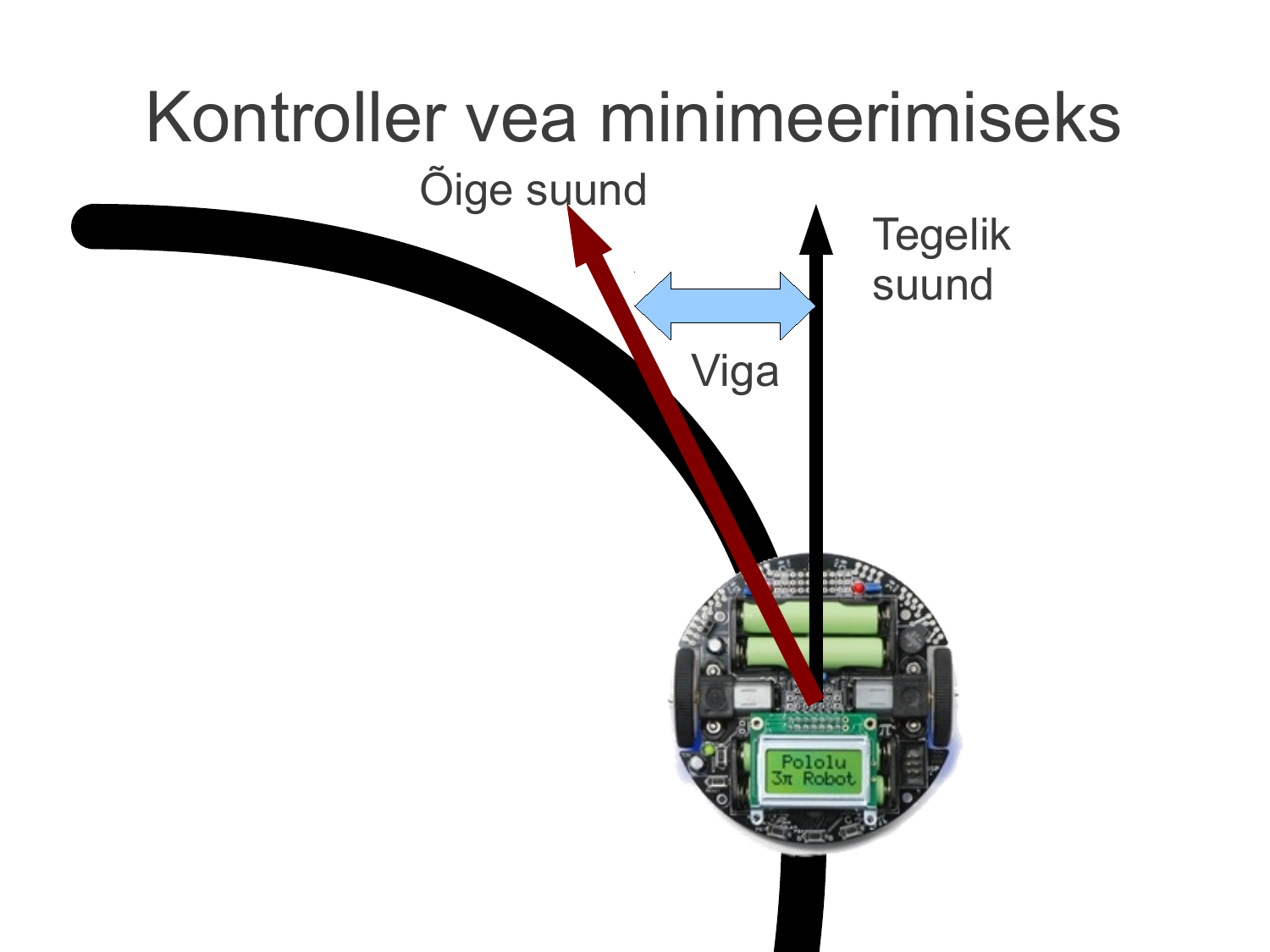### Plokkskeem



#### Allikas: <http://en.wikipedia.org/wiki/File:Pid-feedback-nct-int-correct.png>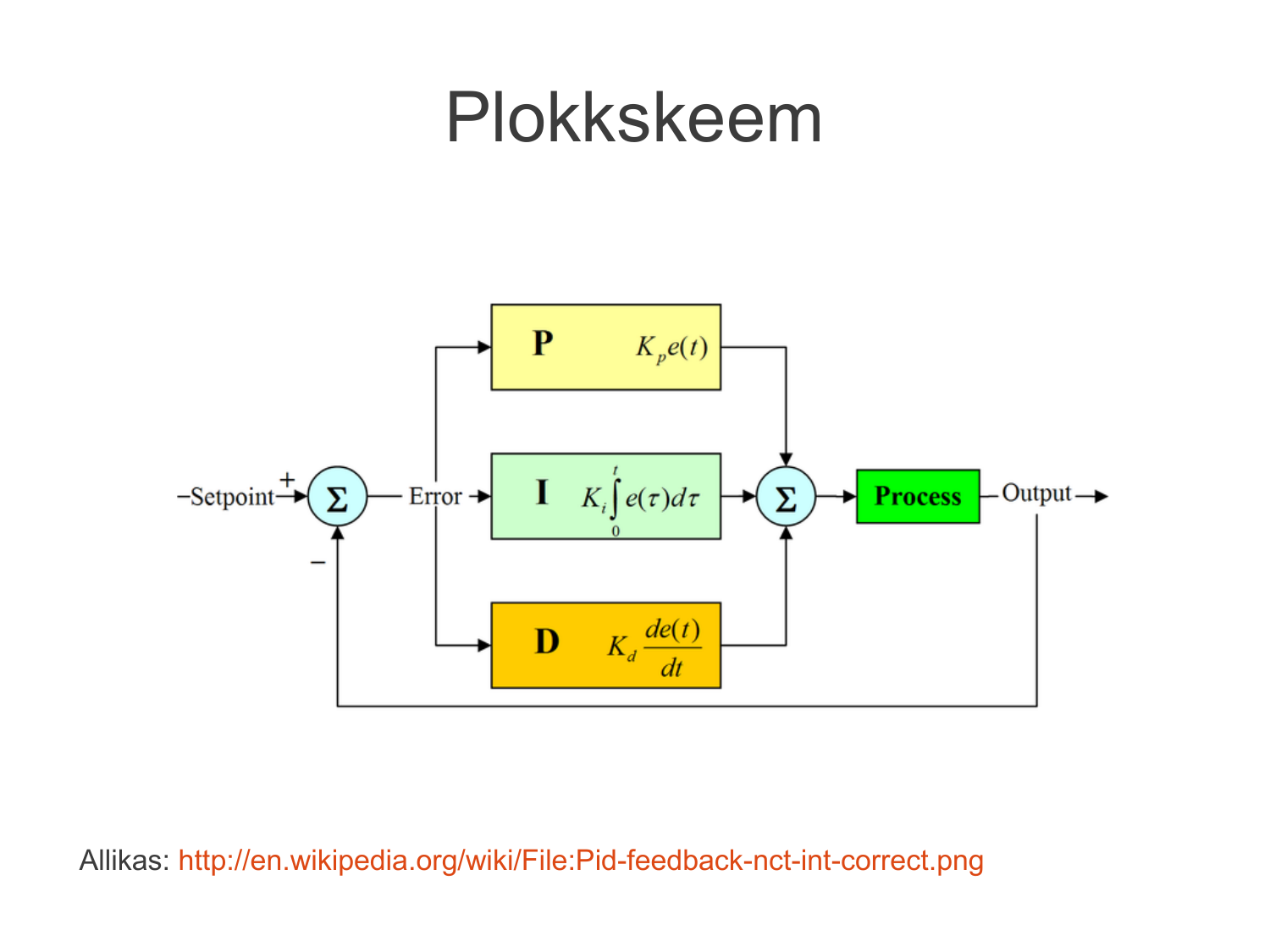### P

• Proportsionaalne juhtimine: mida suurem on viga, seda suurem on parandustegur.

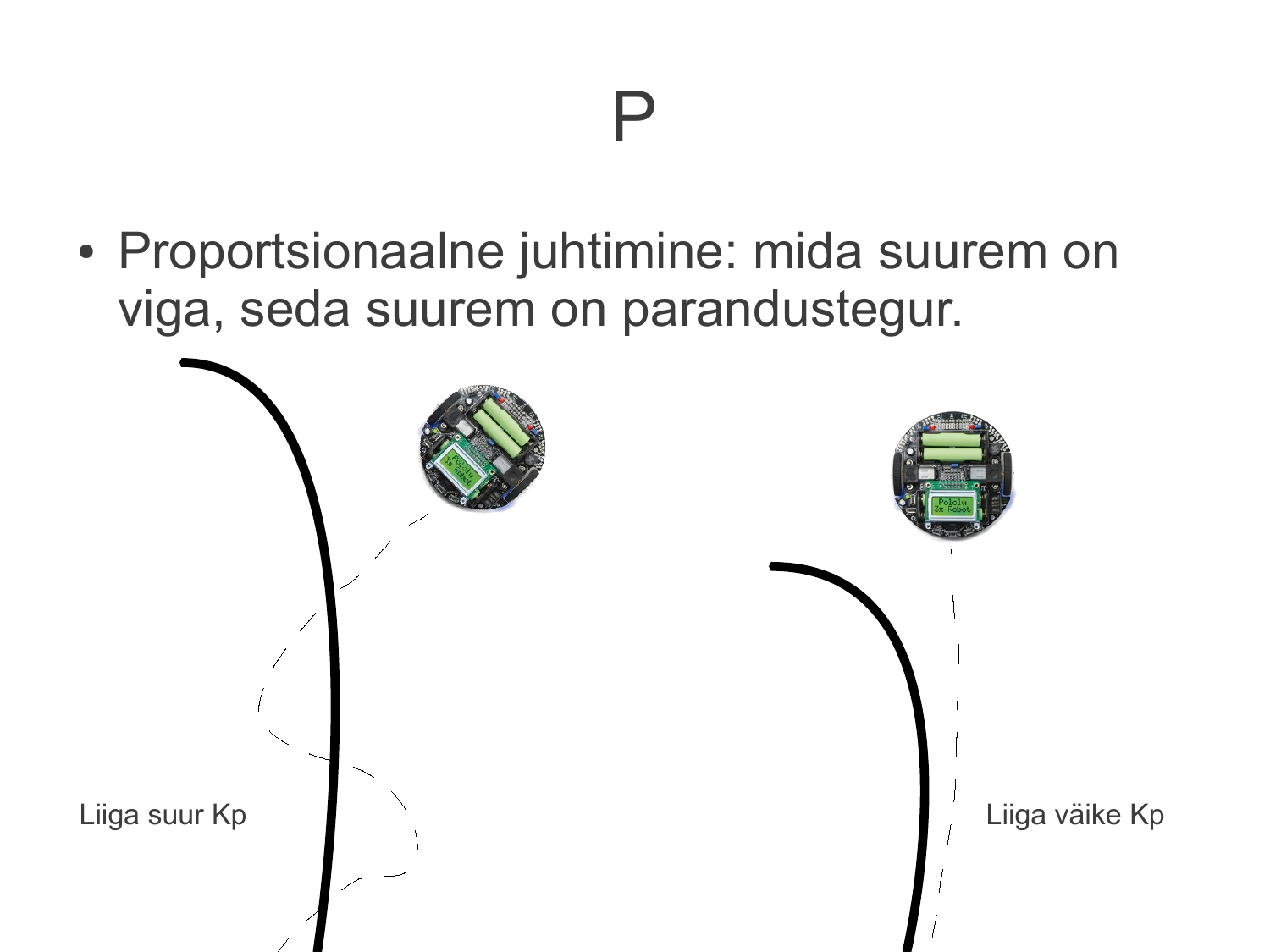### I

- Vea integreerimine: vea summeerimine pikema aja jooksul.
- Kui P ei suuda trajektoori piisavalt kiiresti parandada, muutub I järjest suuremaks, kuni lõpuks P ja I koostöös õige trajektoor saavutatakse.

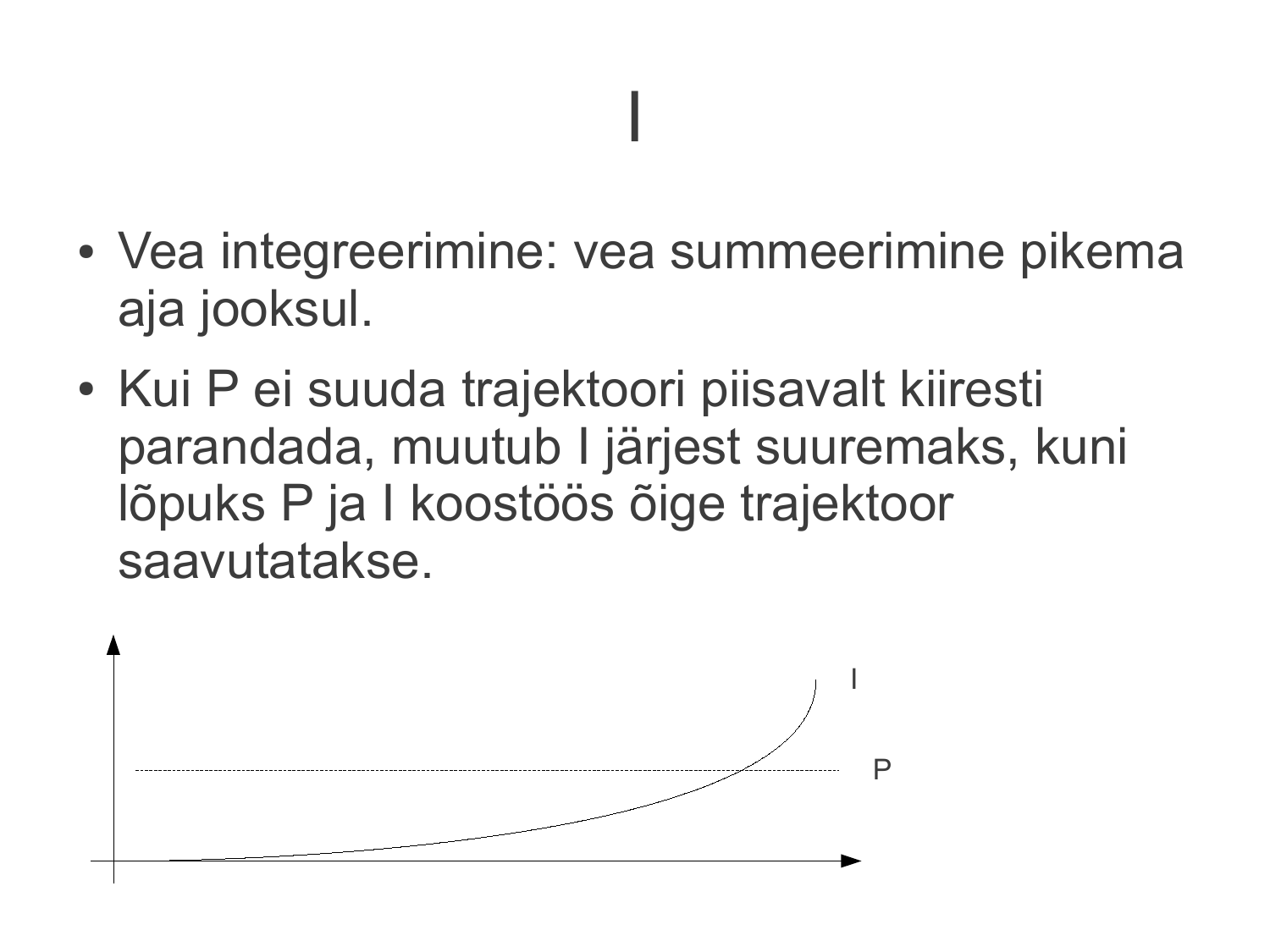# D

- Derivatiivne komponent mõõdab vea muutumise kiirust.
- Vea kiirel kasvamisel on D positiivne ja võimendab parandustegurit.
- Vea kahanemisel on D negatiivne ja aeglustab vea parandamist.

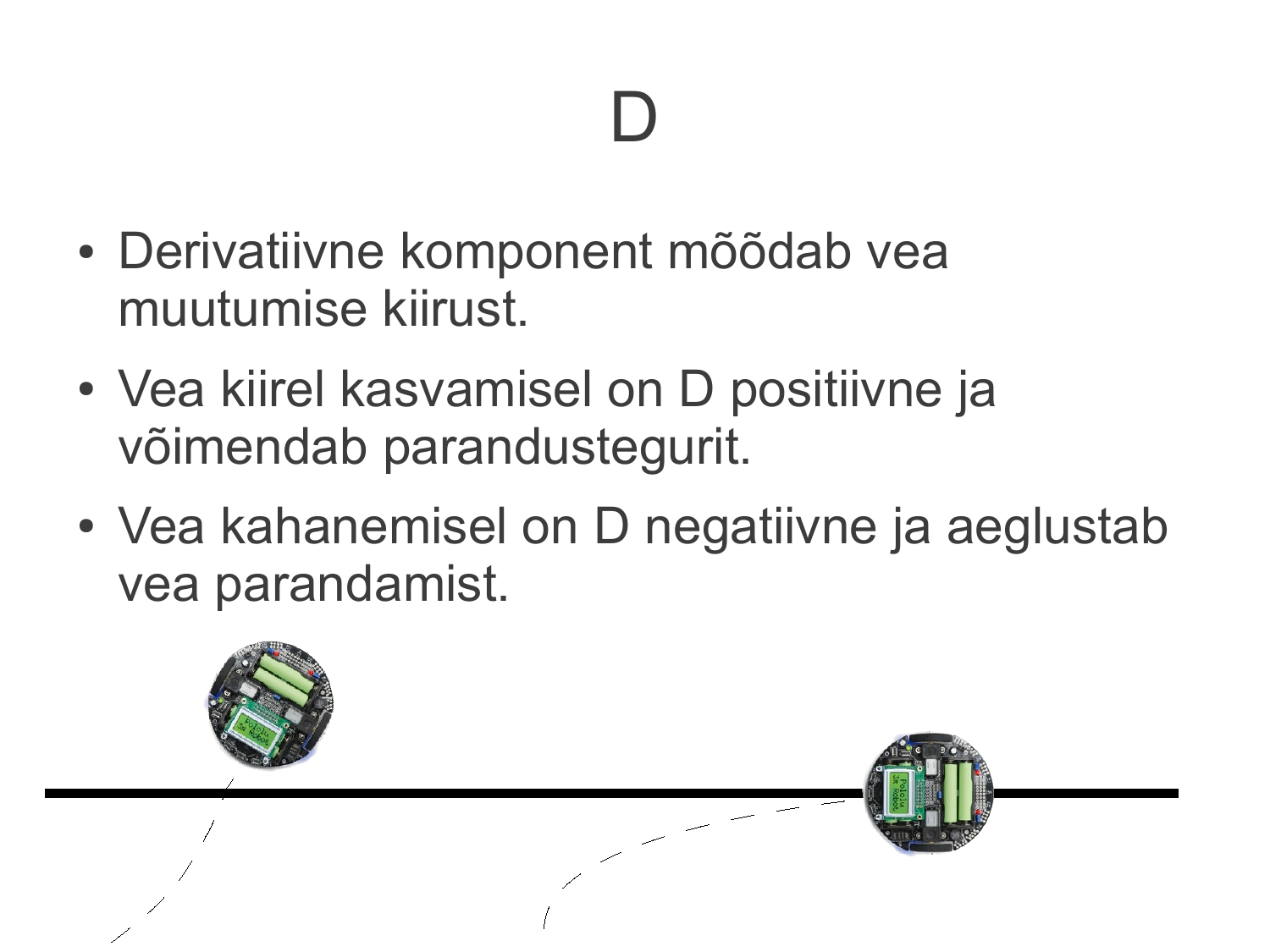# Parameetrite leidmine proovimise teel

- Alusta *Kp*-ga, pane *Ki* ja *Kd* nulliks.
- Suurenda Kp-d, kuni tekib võnkuv trajektoor.
- Jaga *Kp* kahega.
- Suurenda *Ki*-d
- Suurenda *Kd*-d

#### **Effects of increasing a parameter independently**

| <b>Parameter</b> | <b>Rise time</b>        | Overshoot                                    | <b>Settling time</b> | Steady-state error     | Stability <sup>[3]</sup> |
|------------------|-------------------------|----------------------------------------------|----------------------|------------------------|--------------------------|
| $K_p$            | Decrease                | Increase                                     | Small change         | Decrease               | Degrade                  |
| K,               | Decrease <sup>[4]</sup> | Increase                                     | Increase             | Decrease significantly | Degrade                  |
| $K_d$            |                         | Minor decrease Minor decrease Minor decrease |                      | No effect in theory    | Improve if $K_d$ small   |

#### Allikas: [http://en.wikipedia.org/wiki/PID\\_controller](http://en.wikipedia.org/wiki/PID_controller)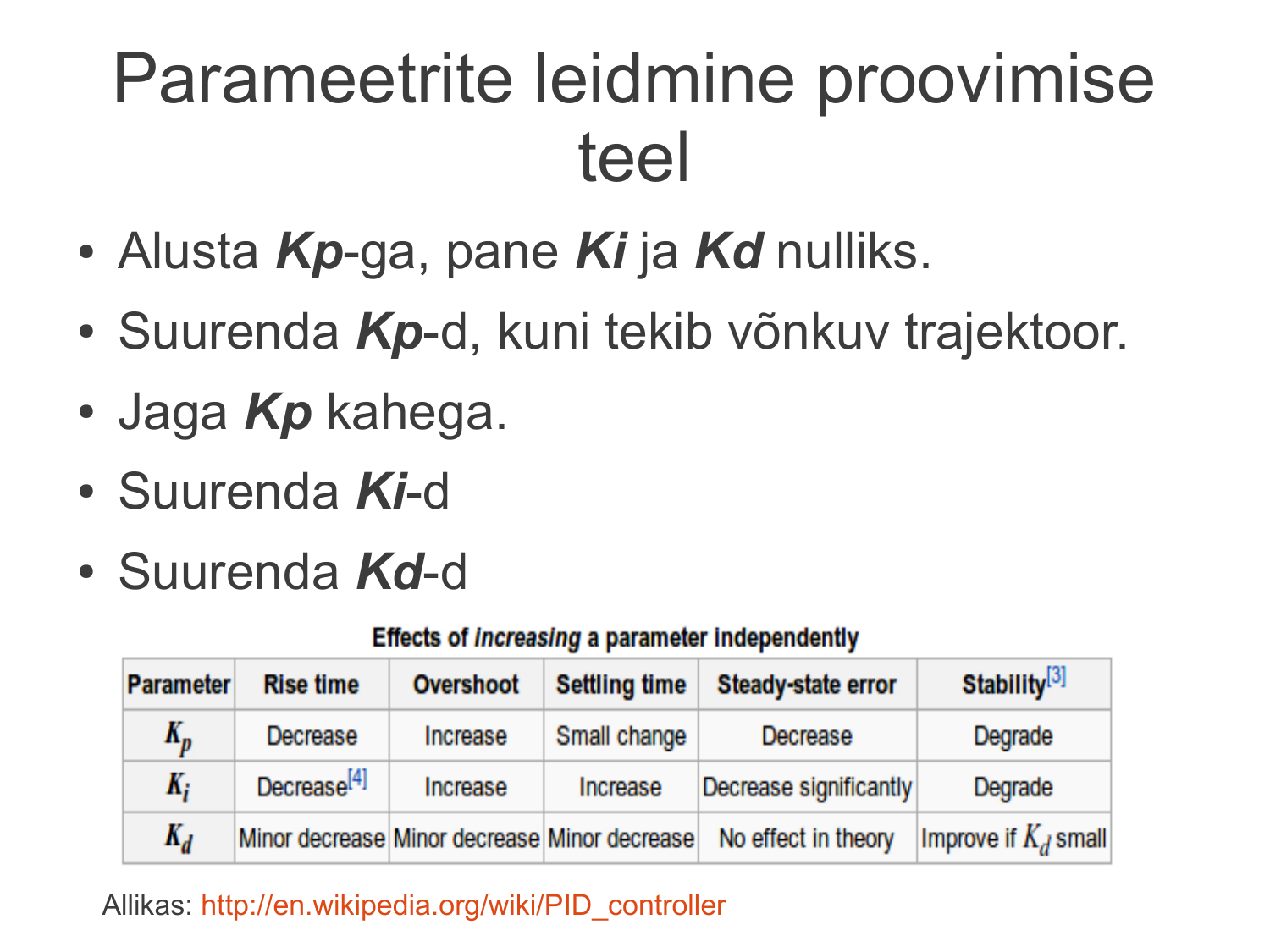# Kaherattaline robot

- Juhtimiseks kaks parameetrit: vasaku ja parema mootori kiirused.
- Saab esitada sõidukiiruse ja pööramiskiirusena:
	- vasak kiirus = sõidukiirus + pööramiskiirus
	- parem kiirus = sõidukiirus pööramiskiirus
- Fikseerime sõidukiiruse
- Pööramiskiirus on PID-kontrolleri väljund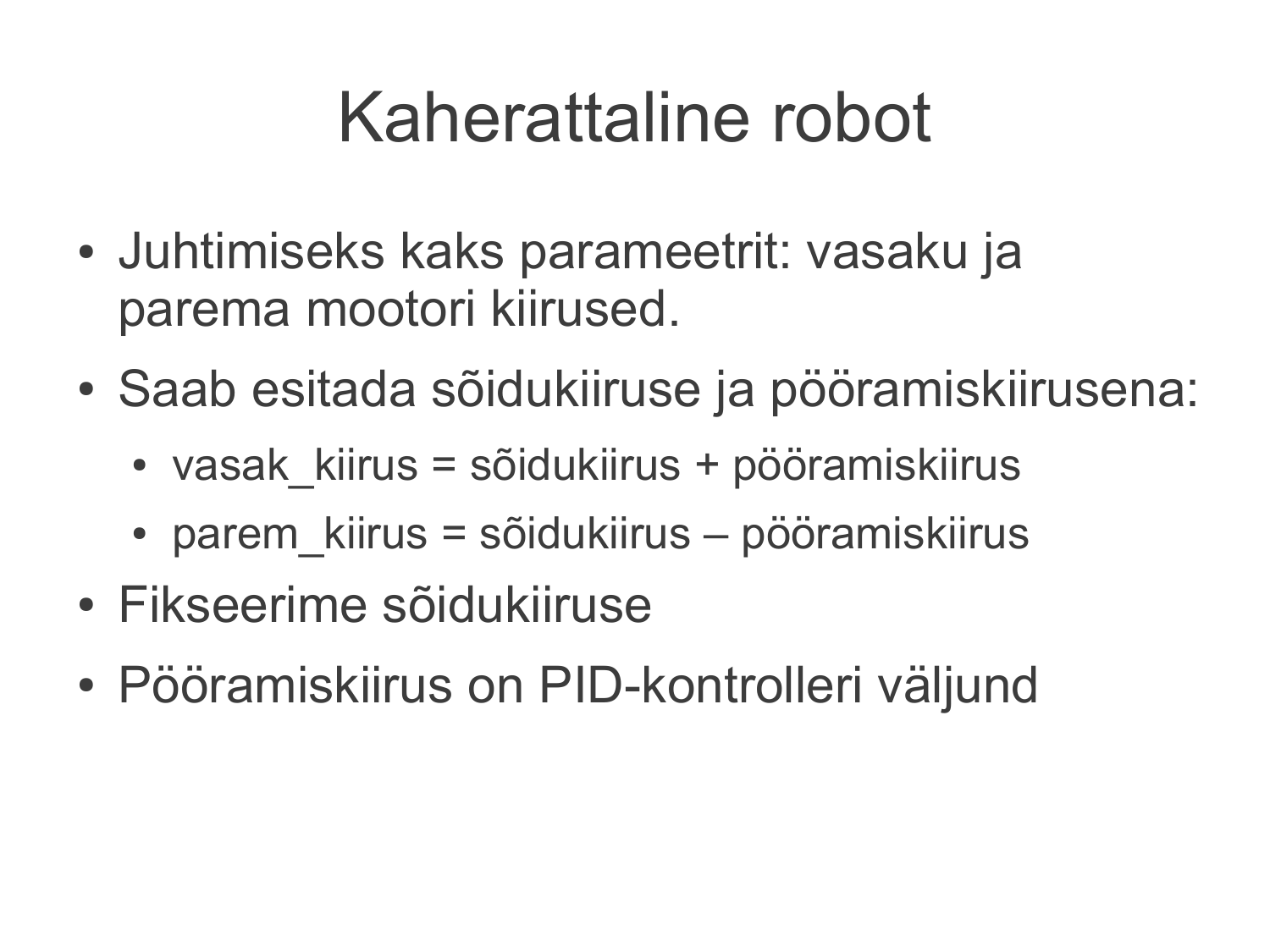## Pololu PID-kontroller

// Get the position of the line. Note that we \*must\* provide // the "sensors" argument to read line() here, even though we // are not interested in the individual sensor readings. unsigned int position = read line(sensors,IR\_EMITTERS\_ON);

// The "proportional" term should be 0 when we are on the line. int proportional  $=$  ((int)position) - 2000;

// Compute the derivative (change) and integral (sum) of the // position. int derivative = proportional - last\_proportional; integral += proportional;

// Remember the last position. last proportional = proportional;